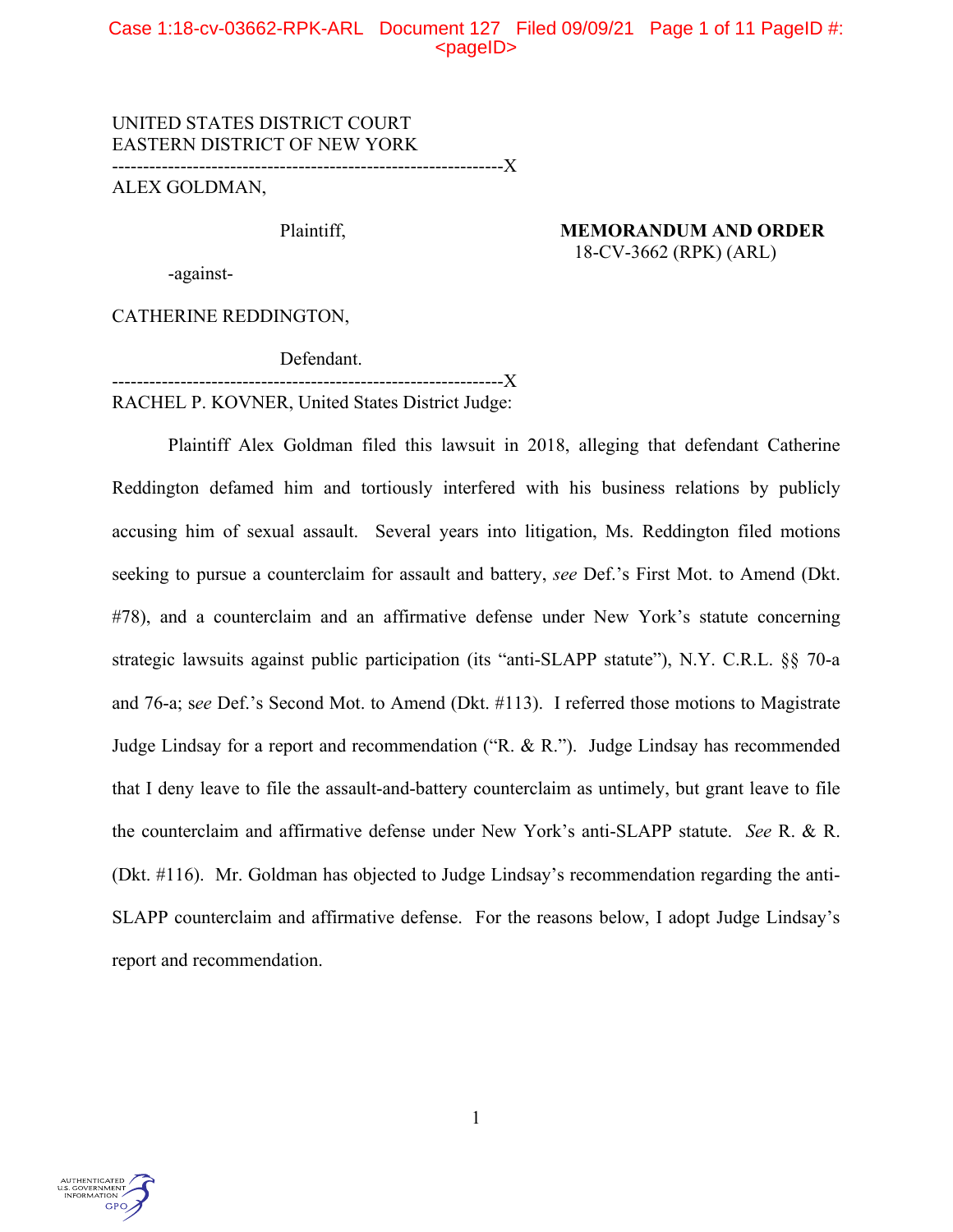### Case 1:18-cv-03662-RPK-ARL Document 127 Filed 09/09/21 Page 2 of 11 PageID #:  $<sub>pa</sub>$  $<sub>o</sub>$ </sub></sub>

### **BACKGROUND**

Mr. Goldman and Ms. Reddington were students at Syracuse University. Both attended a fraternity party there in 2017. *See* Compl. ¶¶ 23-30 (Dkt. #1). Ms. Reddington has alleged that after the party, Mr. Goldman sexually assaulted her. *See id.* ¶¶ 8, 31; Def.'s Proposed Counterclaim ("Counterclaim") ¶¶ 9-26 (Dkt. #113-1). Ms. Reddington reported the alleged assault to police. *See* Compl. ¶ 7; Counterclaim ¶ 24. The Onondaga County District Attorney's Office declined to charge Mr. Goldman with a crime. *See* Compl. ¶ 8. But Syracuse University conducted its own investigation and concluded that Mr. Goldman had sexually assaulted Ms. Reddington. Mr. Goldman was expelled from the university. *See id*. ¶¶ 10-11, 36-37; Counterclaim ¶ 25. Mr. Goldman denies that a sexual assault occurred. *See* Compl. ¶¶ 3-4, 56- 60.

Mr. Goldman filed this lawsuit in June 2018, raising claims of defamation and tortious interference with prospective economic advantage and business relations. *See id.* ¶¶ 51-79. He relies on statements that Ms. Reddington made accusing Mr. Goldman of sexual assault to third parties and on the social media platforms Facebook and LinkedIn—statements that he contends were false. *See id.* ¶¶ 38-50.

Magistrate Judge Lindsay set January 17, 2020 as the deadline for motions to amend or join new parties. *See* Order Dated 11/13/2019 (Dkt. #52).

Several months after that deadline passed, on October 2, 2020, Ms. Reddington filed a motion to amend her pleadings to add a counterclaim for assault and battery. *See* Def.'s First Mot. to Amend (Dkt. #78); Def.'s Reply Br. in Supp. of First Mot. to Amend at 1 n.1 (Dkt #79).

On March 26, 2021, Ms. Reddington filed a second motion to amend her pleadings. That motion sought leave to add a counterclaim and affirmative defense under New York's recently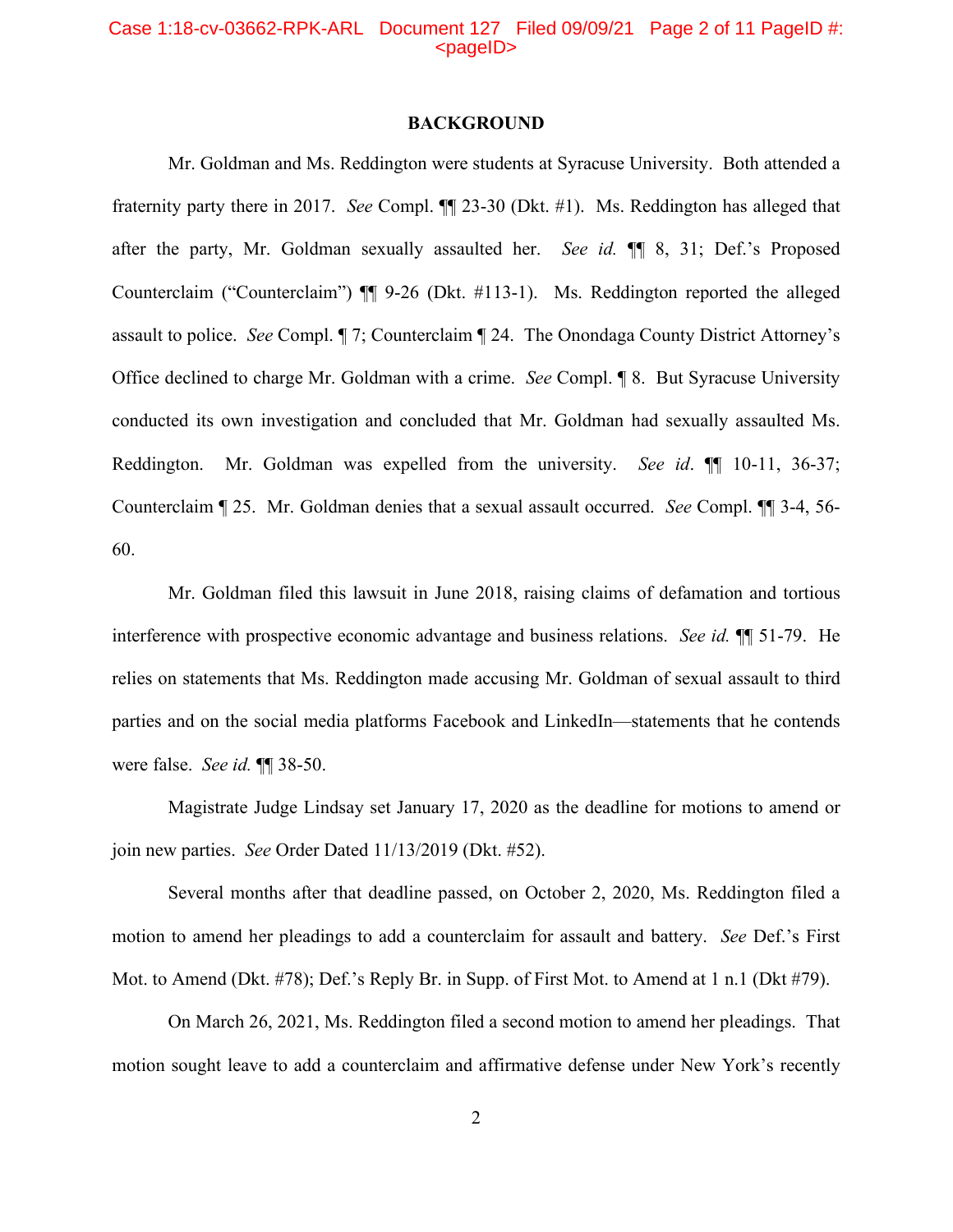#### Case 1:18-cv-03662-RPK-ARL Document 127 Filed 09/09/21 Page 3 of 11 PageID #:  $<sub>pa</sub>$  $<sub>o</sub>$ </sub></sub>

amended anti-SLAPP statute. *See* Def.'s Second Mot. to Amend (Dkt. #113). Mr. Goldman opposed both motions to amend. *See* Pl.'s First Opp'n (Dkt. #77); Pl's Second Opp'n (Dkt. #114). I referred the motions to amend to Judge Lindsay. *See* Order Dated 8/12/2020; Order Dated 2/3/2021.

Judge Lindsay recommended denying leave to file the counterclaim for assault and battery, but granting leave to file the anti-SLAPP counterclaim and affirmative defense. R. & R. at 6. Judge Lindsay determined that Ms. Reddington had failed to show good cause for her delay in seeking to file the assault-and-battery counterclaim. *See id.* at 5-6. But Judge Lindsay determined that Ms. Reddington had shown good cause for her delay in seeking to add the anti-SLAPP counterclaim and affirmative defense. *Id.* at 6. Judge Lindsay concluded that Ms. Reddington could not have brought such a claim before amendments to the anti-SLAPP statute were enacted on November 10, 2020. *See ibid*. She also concluded that Ms. Reddington "acted diligently" in seeking to add the anti-SLAPP counterclaim and affirmative defense three months later. *Ibid.* In addition, Judge Lindsay concluded that the amendment to add the anti-SLAPP counterclaim would not be futile. *See id*. at 6-9.Finally, Judge Lindsay rejected Mr. Goldman's argument that allowing the amendment would prejudice him. She concluded that the anti-SLAPP counterclaim was "unlikely to require additional discovery as it is based on the same facts and subject matter that already exists in the lawsuit." *Ibid.*

Mr. Goldman filed timely objections to Judge Lindsay's recommendation that Ms. Reddington be allowed to file the anti-SLAPP counterclaim and affirmative defense. *See* Pl.'s Obj. to R. & R. ("Pl.'s Obj.") (Dkt. #119). Ms. Reddington urges the Court to adopt the R. &. R. in full. *See* Def.'s Opp'n to Pl.'s Obj. ("Def.'s Opp'n") (Dkt. #120).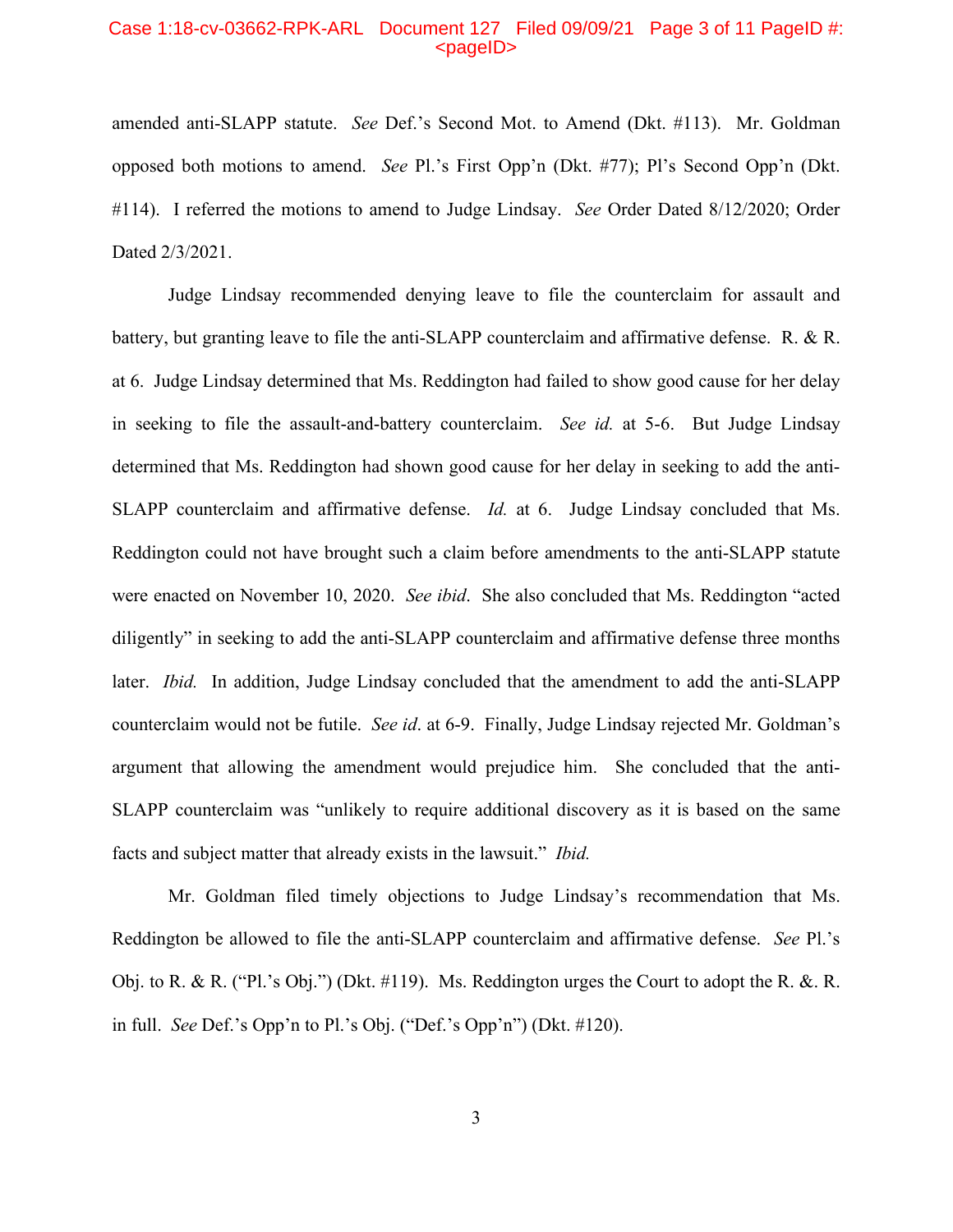#### **STANDARD OF REVIEW**

### **I. Motions to Amend**

"[A] court should freely give leave" to amend "when justice so requires." Fed. R. Civ. P. 15(a)(2). As a general matter, amendment should be permitted "absent evidence of undue delay, bad faith or dilatory motive on the part of the movant, undue prejudice to the opposing party, or futility." *Monahan v. New York City Dep't of Corr.*, 214 F.3d 275, 283 (2d Cir. 2000). "Futility is a determination, as a matter of law, that proposed amendments would fail to cure prior deficiencies or to state a claim under Rule 12(b)(6)." *Panther Partners Inc. v. Ikanos Commc'ns, Inc.*, 681 F.3d 114, 119 (2d Cir. 2012).

Where the Court has established a deadline for seeking leave to amend, however, "the lenient standard under Rule 15(a) . . . must be balanced against the requirement under Rule 16(b) that the Court's scheduling order shall not be modified except upon a showing of good cause." *Holmes v. Grubman*, 568 F.3d 329, 334 (2d Cir. 2009) (quotations omitted). Good cause exists when a movant was diligent but could not have reasonably met the deadline to amend. In contrast, "[a] party fails to show good cause when the proposed amendment rests on information that the party knew, or should have known, in advance of the deadline." *Perfect Pearl Co. v. Majestic Pearl & Stone, Inc.*, 889 F. Supp. 2d 453, 457 (S.D.N.Y. 2012) (quotations omitted). If the movant demonstrates good cause, "the court then applies Rule 15(a) to determine whether the amendment is otherwise proper." *Kleeberg v. Eber*, 331 F.R.D. 302, 314 (S.D.N.Y. 2019).

### **II. Magistrate Judge's Report and Recommendation**

Portions of an R. & R. to which no party has objected are reviewed, at most, for "clear error." *Alvarez Sosa v. Barr*, 369 F. Supp. 3d 492, 497 (E.D.N.Y. 2019); *see Nelson v. Smith*,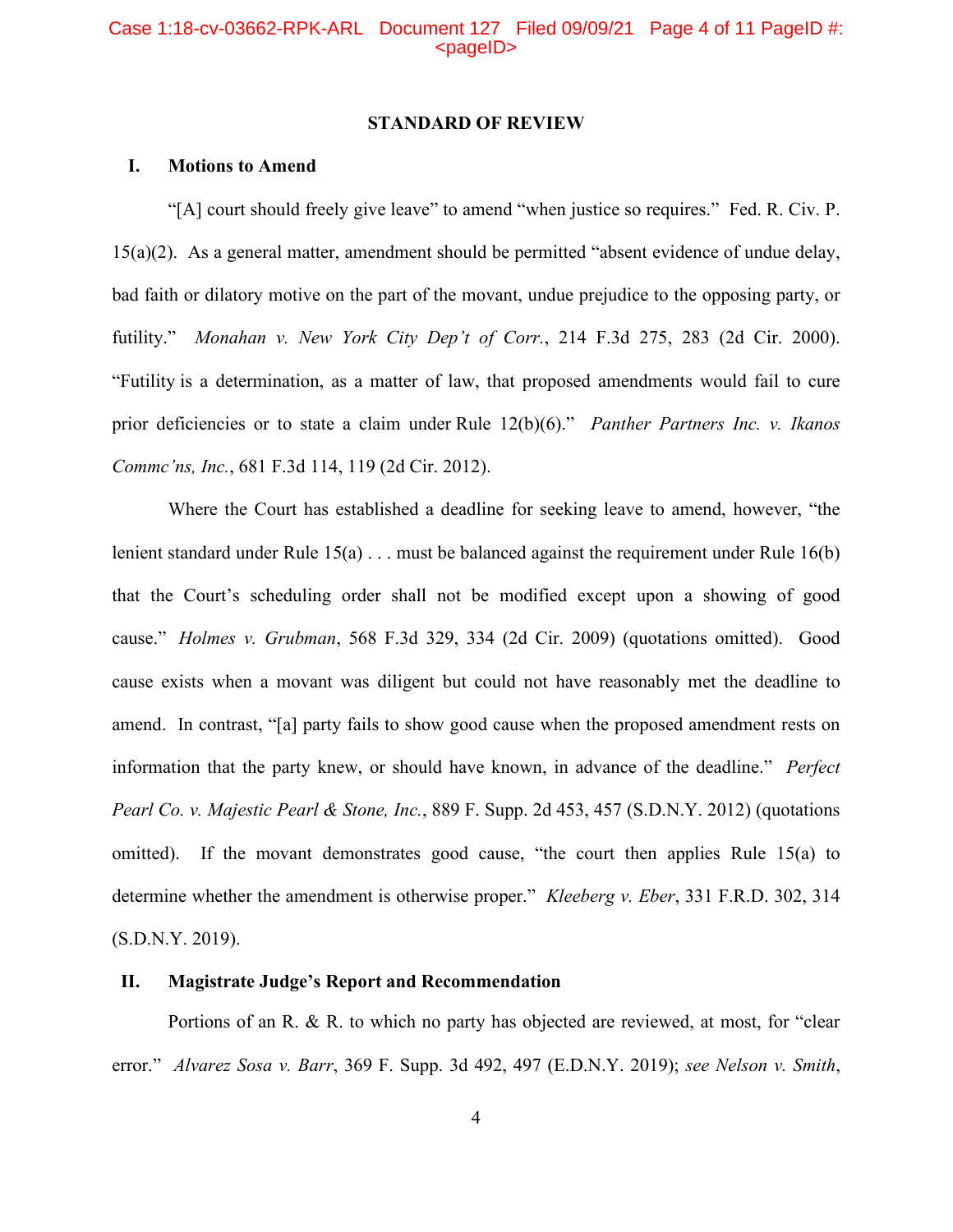#### Case 1:18-cv-03662-RPK-ARL Document 127 Filed 09/09/21 Page 5 of 11 PageID #:  $<sub>pa</sub>$  $<sub>o</sub>$ </sub></sub>

618 F. Supp. 1186, 1189 (S.D.N.Y. 1985) (citing Fed. R. Civ. P. 72 advisory committee's note to 1983 addition). Clear error will only be found if after reviewing the entire record, the court is "left with the definite and firm conviction that a mistake has been committed." *United States v. Bershchansky*, 788 F.3d 102, 110 (2d Cir. 2015).

When a party does object to an R. & R., the district court's standard of review depends on whether the issue addressed by the magistrate judge is "dispositive of a party's claim or defense." Fed. R. Civ. P. 72(a); *see* 28 U.S.C. § 636(b)(1). If a party timely objects to a magistrate judge's order on a non-dispositive issue, the district court "must consider" those objections and "modify or set aside any part of the order that is clearly erroneous or is contrary to law." Fed. R. Civ. P. 72(a); *see* 28 U.S.C. § 636(b)(1)(A). If a party timely objects to a magistrate judge's recommendation on a dispositive issue, then the district court must "determine de novo" those parts of the ruling that have been "properly objected to." Fed. R. Civ. P. 72(b)(3); *see* 28 U.S.C. § 636(b)(1).

Judge Lindsay's recommendation that Ms. Reddington be allowed to amend her pleadings to include an anti-SLAPP counterclaim and affirmative defense is a recommendation on a non-dispositive issue. The Second Circuit has repeatedly suggested that decisions on motions to amend are non-dispositive. *See Fielding v. Tollaksen*, 510 F.3d 175, 178 (2d Cir. 2007); *Rienzi & Sons, Inc. v. Puglisi*, 638 F. App'x 87, 92 (2d Cir. 2016); *Kilcullen v. New York State Dep't of Transp.*, 55 F. App'x. 583, 584-85 (2d Cir. 2003). Nevertheless, some decisions have suggested that this principle does not apply when a magistrate judge denies leave to amend, on the theory that such a denial "foreclose[s] potential claims." *Wilson v. City of New York*, No. 06-CV-229, 2008 WL 1909212, at \*4 (E.D.N.Y. Apr. 30, 2008); *see e.g.*, *Jean-Laurent v. Wilkerson*, 461 F. App'x 18, 25 (2d Cir. 2012). But even if a denial of leave to amend is treated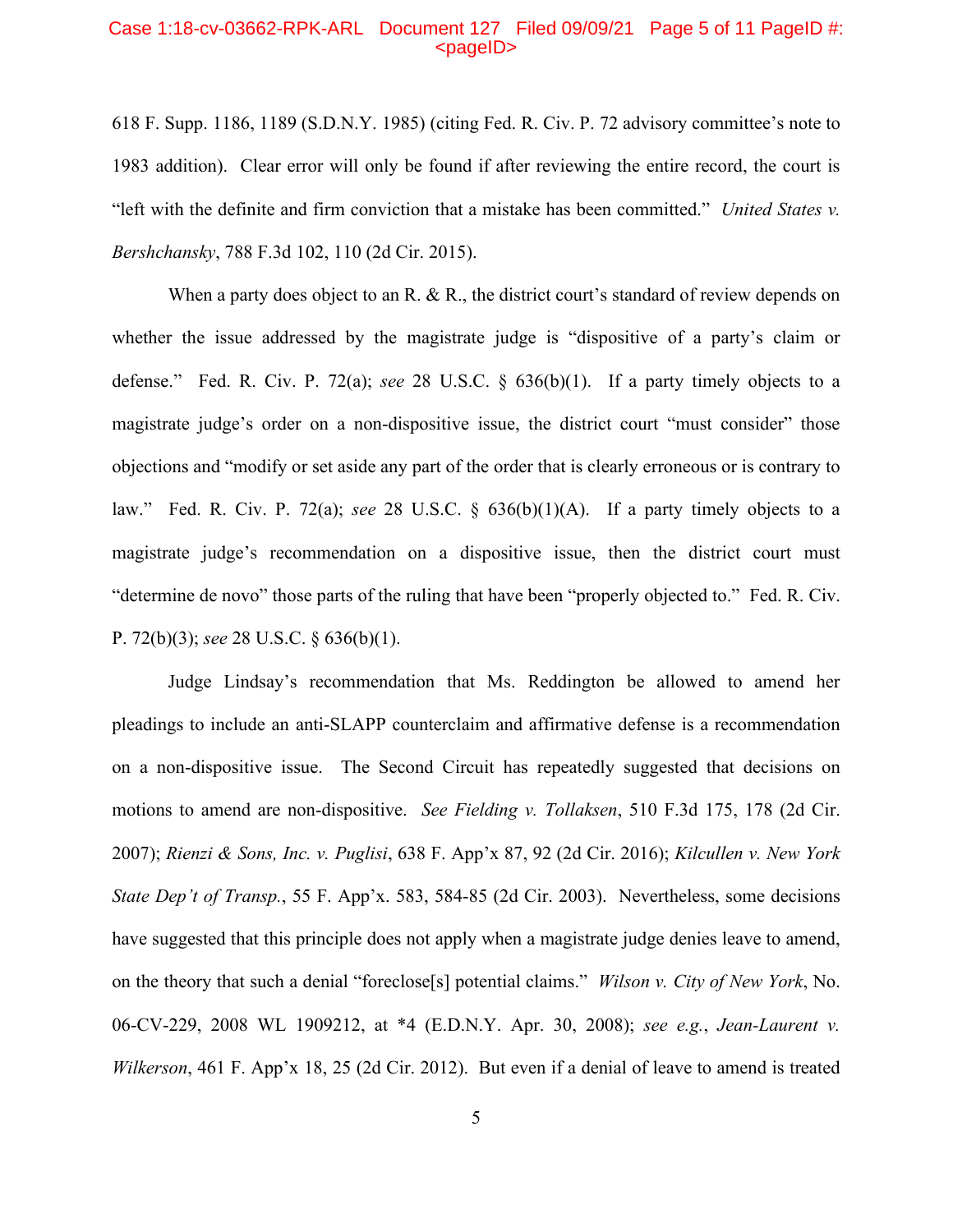### Case 1:18-cv-03662-RPK-ARL Document 127 Filed 09/09/21 Page 6 of 11 PageID #:  $<sub>pa</sub>$ gelD $>$ </sub>

as a ruling on a dispositive matter, "no such conclusion is warranted when the motion [to amend] is granted." *Bonilla v. City of New York*, No. 20-CV-1704, 2020 WL 6637214, at \*2 (E.D.N.Y. Nov. 12, 2020); *see, e.g.*, *Ashford Locke Builders v. GM Contractors Plus Corp.*, No. 17-CV-3439, 2020 WL 6200169, at \*1 (E.D.N.Y. Oct. 22, 2020); *Jaigua v. Kayafas Contracting Co. Inc.*, No. 18-CV-1941, 2019 WL 1115025, at \*1 n.1 (E.D.N.Y. Mar. 11, 2019); *Bridgeport Music, Inc. v. Universal Music Grp., Inc.*, 248 F.R.D. 408, 410 (S.D.N.Y. 2008).

#### **DISCUSSION**

I adopt Judge Lindsay's report and recommendation in full.

### **I. Counterclaim and Affirmative Defense Under New York's Anti-SLAPP Statute**

Judge Lindsay did not clearly err in granting Ms. Reddington's motion to amend her answer to add a counterclaim and affirmative defense under New York's anti-SLAPP statute.

### **A. Good Cause**

Judge Lindsay did not clearly err in concluding that Ms. Reddington demonstrated good cause for her delay in adding a counterclaim and affirmative defense under New York's anti-SLAPP statute. "Diligence is the primary consideration in the good cause analysis." *Scott v. Chipotle Mexican Grill, Inc.*, 300 F.R.D. 193, 198 (S.D.N.Y. 2014). It is undisputed that Ms. Reddington could not have brought her anti-SLAPP counterclaim and affirmative defense until "New York amended its anti-SLAPP law" and "substantially broadened [its] reach" on November 10, 2020, *Palin v. New York Times Co*., No. 17-CV-4853, 2020 WL 7711593, at \*2 (S.D.N.Y. Dec. 29, 2020); *see* Def.'s Second Mot. to Amend at 5; Pl.'s Second Opp'n at 12-13; *see also Chandok v. Klessig*, 632 F.3d 803, 819 (2d Cir. 2011). Mr. Goldman argues that Ms. Reddington nevertheless failed to establish good cause because she did not bring her anti-SLAPP counterclaim for "almost three additional months" after the statute was amended. Pl.'s Obj. at 1-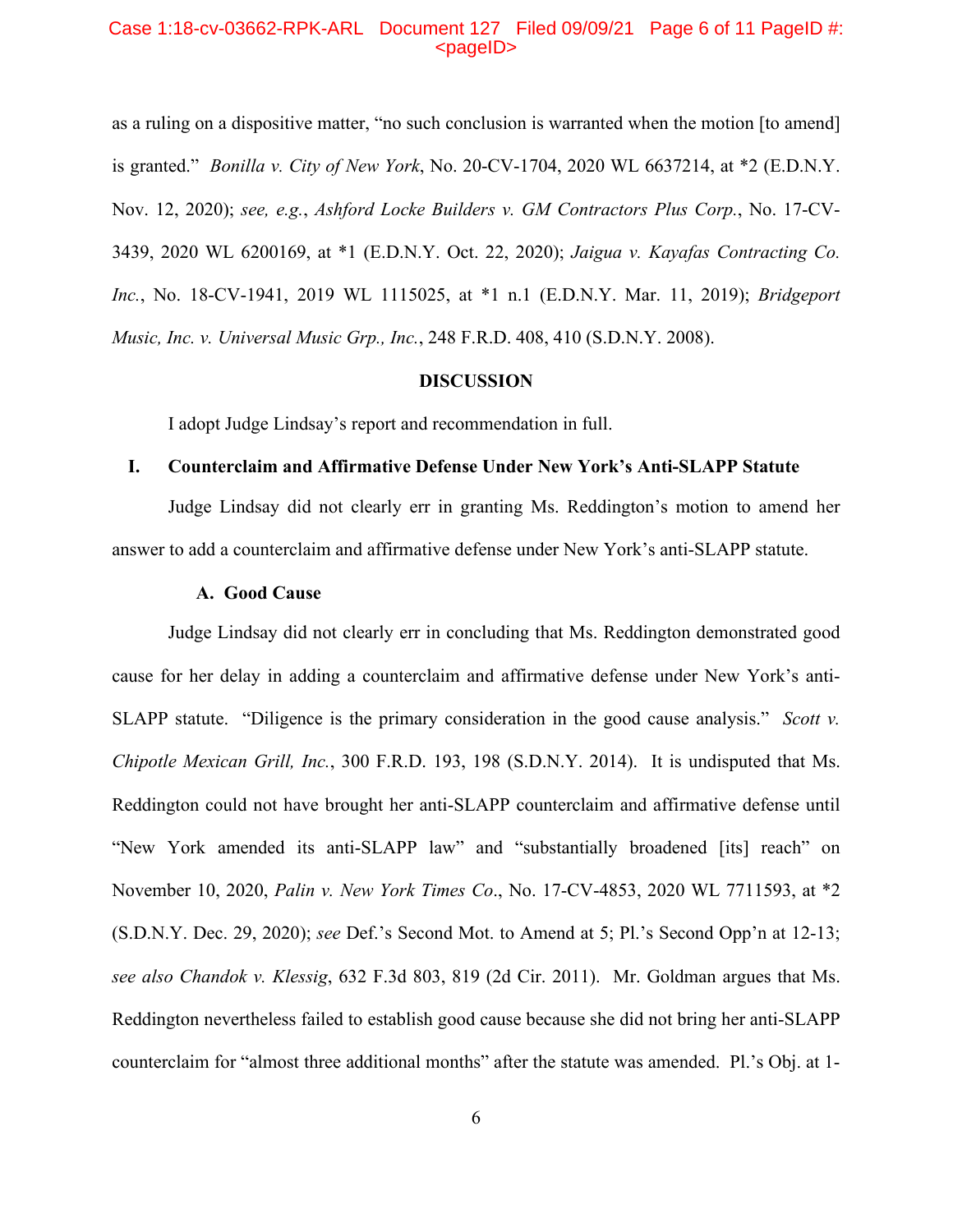### Case 1:18-cv-03662-RPK-ARL Document 127 Filed 09/09/21 Page 7 of 11 PageID #:  $<sub>pa</sub>$  $<sub>o</sub>$ </sub></sub>

2. But courts have commonly found that parties acted diligently under Rules 15 and 16 when they took approximately three months to file a claim after the basis for the claim arose. *See, e.g.*, *Bryan v. Commack Union Free Sch. Dist.*, No. 18-CV-7249, 2021 WL 633751, at \*4 (E.D.N.Y. Feb. 18, 2021); *Chipotle Mexican Grill*, 300 F.R.D. at 199; *Vermont Right to Life Comm., Inc. v. Sorrell*, No. 09-CV-188, 2010 WL 11610330, at \*1 (D. Vt. July 1, 2010); *Nycomed U.S. Inc. v. Glenmark Generics Ltd.*, No. 08-CV-5023, 2010 WL 1257803, at \*11 (E.D.N.Y. Mar. 26, 2010). Plaintiff cites no contrary cases. *See* Pl.'s Obj. at 1-2. I therefore find no clear error in Judge Lindsay's determination that Ms. Reddington established good cause for her delay in filing her anti-SLAPP counterclaim and affirmative defense.

#### **B. Futility**

Judge Lindsay also did not clearly err in rejecting Mr. Goldman's argument that Ms. Reddington should be denied leave to amend because her proposed amendment is futile. New York's anti-SLAPP statute permits "[a] defendant in an action involving public petition and participation" to recover costs and attorney's fees from "any person who commenced or continued such action . . . upon a demonstration . . . that the action involving public petition and participation was commenced or continued without a substantial basis in fact and law and could not be supported by a substantial argument for the extension, modification or reversal of existing law." N.Y. C.R.L. § 70-a(1). An "action involving public petition and participation" includes any lawsuit based on "any communication in . . . a public forum in connection with an issue of public interest." *Id.* § 76-a(1)(a). The statute provides that "'[p]ublic interest' shall be construed broadly, and shall mean any subject other than a purely private matter." *Id.* § 76-a(1)(d).

Contrary to Mr. Goldman's arguments, Judge Lindsay did not clearly err in concluding that Ms. Reddington's proposed anti-SLAPP counterclaim would survive a motion to dismiss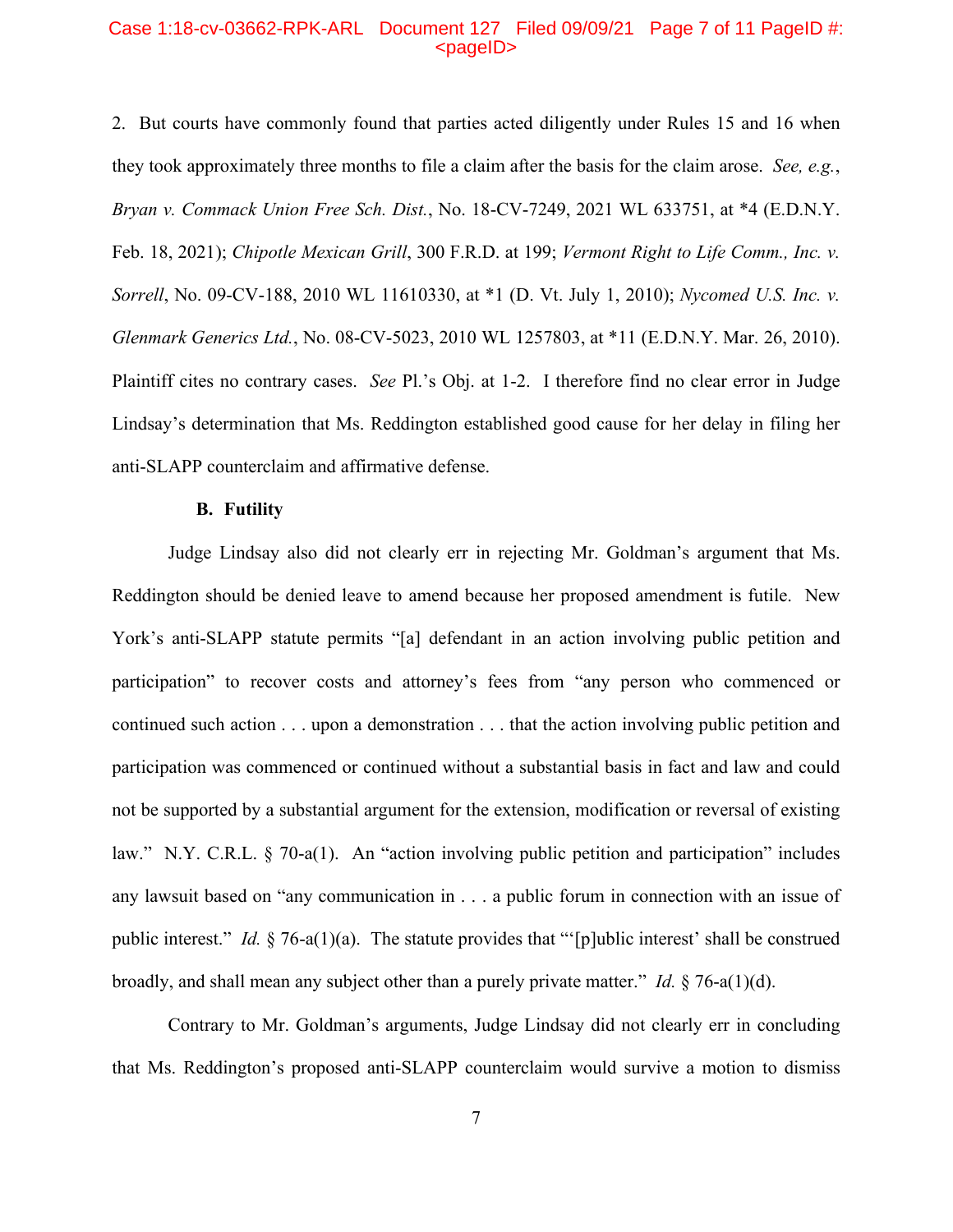### Case 1:18-cv-03662-RPK-ARL Document 127 Filed 09/09/21 Page 8 of 11 PageID #:  $<sub>pa</sub>$ gelD $>$ </sub>

under these principles. Mr. Goldman does not dispute that his lawsuit alleging defamation and tortious interference is based on "communication[s] . . . in a public forum"—specifically, Ms. Reddington's statements on Facebook and LinkedIn. *See* Compl. ¶¶ 38-50; Counterclaim ¶¶ 37- 39; *see also Coleman v. Grand*, No. 18-CV-5663, 2021 WL 768167, at \*13 (E.D.N.Y. Feb. 26, 2021). Instead, Mr. Goldman asserts that Ms. Reddington has not adequately alleged that her communications concerned "an issue of public interest." Pl.'s Obj. at 3-4. But under New York's anti-SLAPP statute, "'[p]ublic interest' shall be construed broadly" to "mean any subject other than a purely private matter." N.Y. C.R.L. § 76-a(1)(d). Here, Ms. Reddington's Facebook and LinkedIn posts accusing Mr. Goldman of sexual assault contained the hashtag #MeToo, *see* Compl. ¶ 42; *id.* Ex. C (Dkt. #1-2), referencing "the rising tide of public concern over workplace sexual harassment known as the #MeToo movement," *Coleman*, 2021 WL 768167, at \*8. The posts also contain extensive criticism of the law enforcement investigation of her sexual-assault complaint. *See* Compl. ¶ 44; *id.* Ex. C. Given these aspects of Ms. Reddington's posts, Judge Lindsay made no error—let alone clear error—in determining that these posts concerned more than "a purely private matter," N.Y. C.R.L.  $\S$  76-a(1)(d).

Mr. Goldman has likewise not established clear error by identifying a sentence in the R. & R. that appears to transpose the parties. *See* Pl.'s Obj. at 2. Judge Lindsay rejected Mr. Goldman's argument that Ms. Reddington's anti-SLAPP claim was futile because Ms. Reddington "ha[d] not demonstrated how [Mr. Goldman's] lawsuit is meritless." R. & R. at 9. In doing so, Judge Lindsay stated that "it is not yet clear whether [Mr. Goldman will] prevail on the merits of his defamation claim, or if he will be able to show that Reddington acted without a substantial basis for doing so." *Ibid.* Mr. Goldman correctly observes that, to prevail on her anti-SLAPP counterclaim, Ms. Reddington must demonstrate that *Mr. Goldman* brought his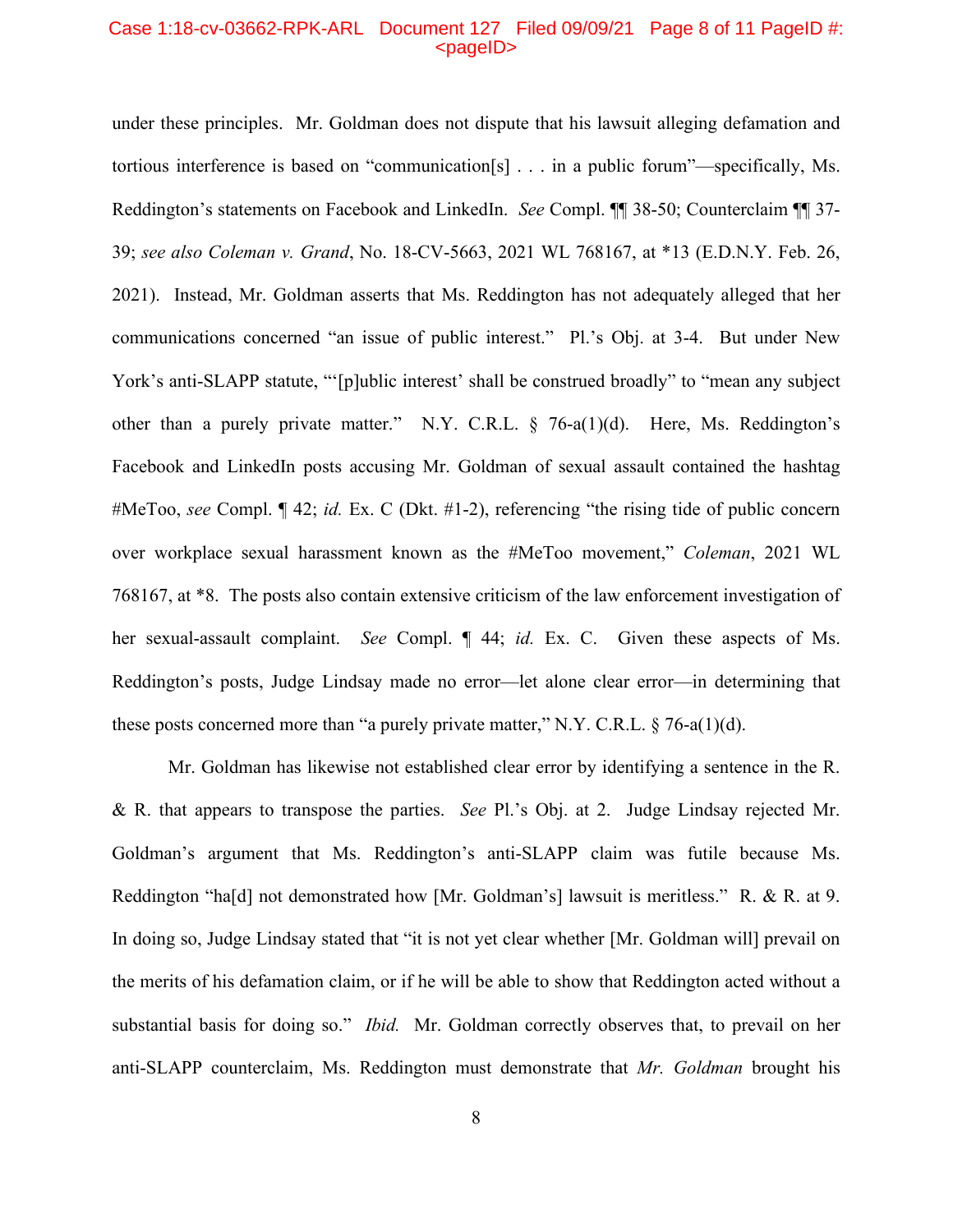### Case 1:18-cv-03662-RPK-ARL Document 127 Filed 09/09/21 Page 9 of 11 PageID #:  $<sub>pa</sub>$ gelD $>$ </sub>

lawsuit "without a substantial basis in fact and law," N.Y. C.R.L. § 70-a(1)(a); Mr. Goldman need not show that Ms. Reddington acted without a substantial basis. But this transposition seems to be a scrivener's error, because Judge Lindsay elsewhere recognized that Ms. Reddington has the burden of "demonstrat [ing] how [Mr. Goldman's] lawsuit is meritless." R. & R. at 9.

In any event, Judge Lindsay was correct in her apparent conclusion that Ms. Reddington has at least adequately pleaded that Mr. Goldman's claims of defamation and tortious interference lacked a substantial basis in fact and law. Mr. Goldman's claims of defamation and tortious interference would have a substantial basis in fact and law only if Mr. Goldman had a substantial basis for contending that Ms. Reddington's allegations of sexual assault were false. *See* Compl. ¶¶ 56-64, 71-78; *see also Elias v. Rolling Stone LLC*, 872 F.3d 97, 104 (2d Cir. 2017) (citing *Foster v. Churchill*, 665 N.E.2d 153, 157 (N.Y. 1996)) (defamation); *DiFolco v. MSNBC Cable L.L.C*., 622 F.3d 104, 114-15 (2d Cir. 2010); *Amaranth LLC v. J.P. Morgan Chase & Co.*, 71 A.D.3d 40, 47 (N.Y. App. Div. 2009) (tortious interference). But Ms. Reddington alleges in her counterclaim that Mr. Goldman did sexually assault her, *see*  Counterclaim ¶¶ 9-22, and that her account is corroborated by various evidence, *see id.* ¶¶ 45-46. The counterclaim therefore adequately pleads that Mr. Goldman lacked a substantial basis in fact and law for raising legal claims that depend on Ms. Reddington's accusations being false.

Nor has Mr. Goldman established clear error based on his argument that New York's anti-SLAPP summary-judgment procedures conflict with Federal Rule of Procedure 56. *See*  Pl.'s Obj. at 2-3. Mr. Goldman relies on a provision of the anti-SLAPP statute which states that if an anti-SLAPP plaintiff establishes that a case involves public petition and participation, the anti-SLAPP defendant has the burden at the summary-judgment stage of establishing that the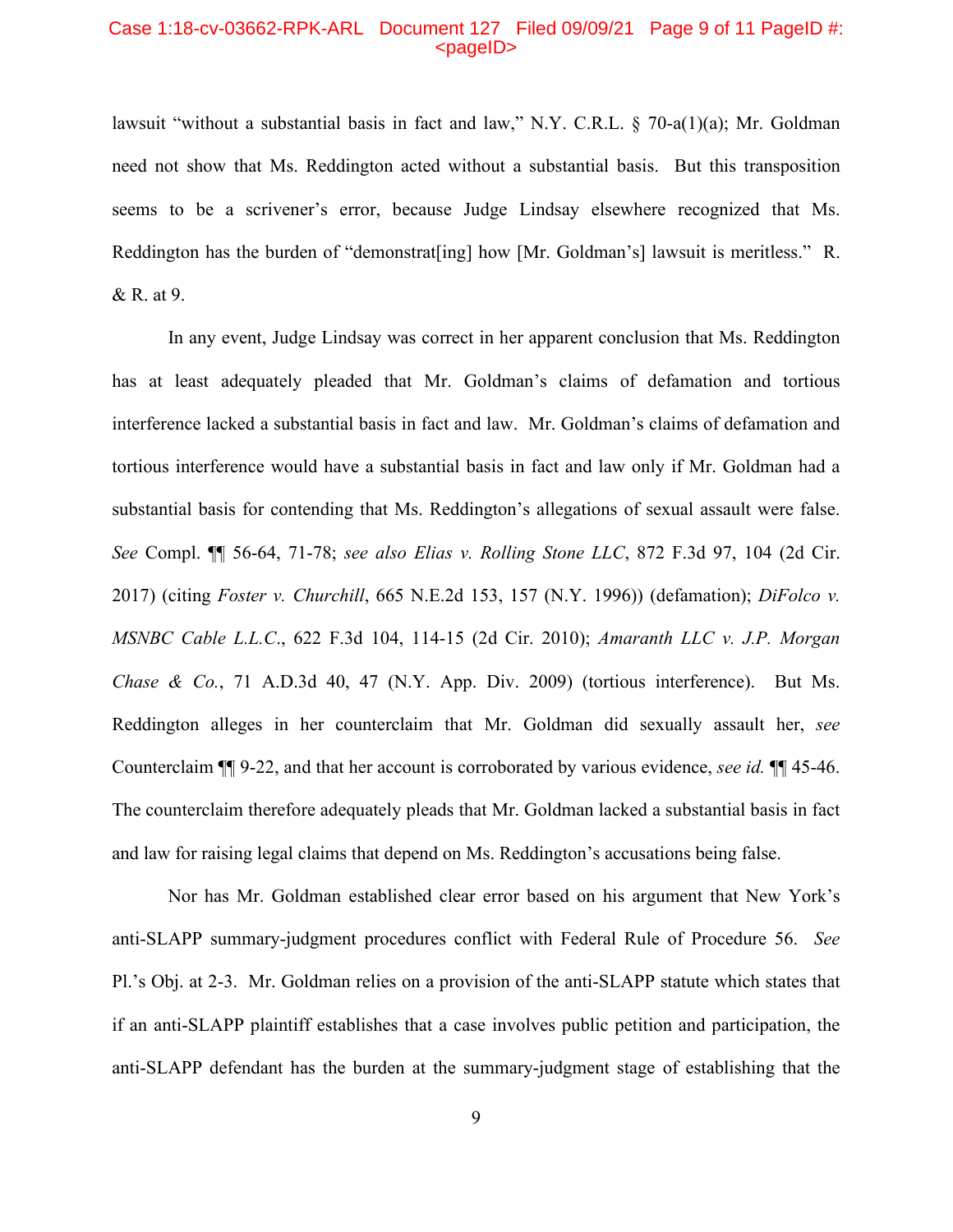#### Case 1:18-cv-03662-RPK-ARL Document 127 Filed 09/09/21 Page 10 of 11 PageID #: <pageID>

defendant's underlying claim has a substantial basis in fact and law or is supported by a substantial argument for an extension, modification, or reversal of existing law. *Ibid.*; *see* N.Y. C.P.L.R. 3212(h) (setting out these "[s]tandards for summary judgment in certain cases involving public petition and participation"). Mr. Goldman argues that "shift[ing] the burden on a motion for summary judgment to the non-movant" would conflict with the summary-judgment procedures in Rule 56. Pl.'s Obj. at 2; *cf. Adelson v. Harris*, 774 F.3d 803, 809 (2d Cir. 2014) (state law applies in federal court only if it "does not squarely conflict with a valid federal rule").

Judge Lindsay did not clearly err in "declin[ing] to address" that argument "at this juncture in the litigation." R. & R. at 9 n.2. At this stage, Ms. Reddington simply seeks to amend her pleadings to include an anti-SLAPP counterclaim and affirmative defense; she does not invoke the special summary-judgment procedures that Mr. Goldman attacks. *See generally* Def.'s Second Mot. to Amend. And Mr. Goldman has offered no argument as to why a litigant would be unable to bring an anti-SLAPP counterclaim at all merely because a portion of the anti-SLAPP statute containing special summary-judgment rules assertedly conflicts with Rule 56. To be sure, the anti-SLAPP statute contemplates that a party pursuing an anti-SLAPP claim will be able to use those special summary-judgment procedures. *See* N.Y. C.R.L. § 70-a(1)(a). But the provision creating a cause of action also makes clear that an anti-SLAPP litigant may obtain costs and attorney's fees *without* using those procedures. *See ibid.* (providing that "costs and attorney's fees shall be recovered upon a demonstration, *including* an adjudication pursuant to . . . [the special summary-judgment procedures in N.Y. C.P.L.R. 3212(h)], that the action involving public petition and participation was commenced or continued without a substantial basis in fact and law and could not be supported by a substantial argument for the extension, modification or reversal of existing law" (emphasis added)). Since the anti-SLAPP statute appears to